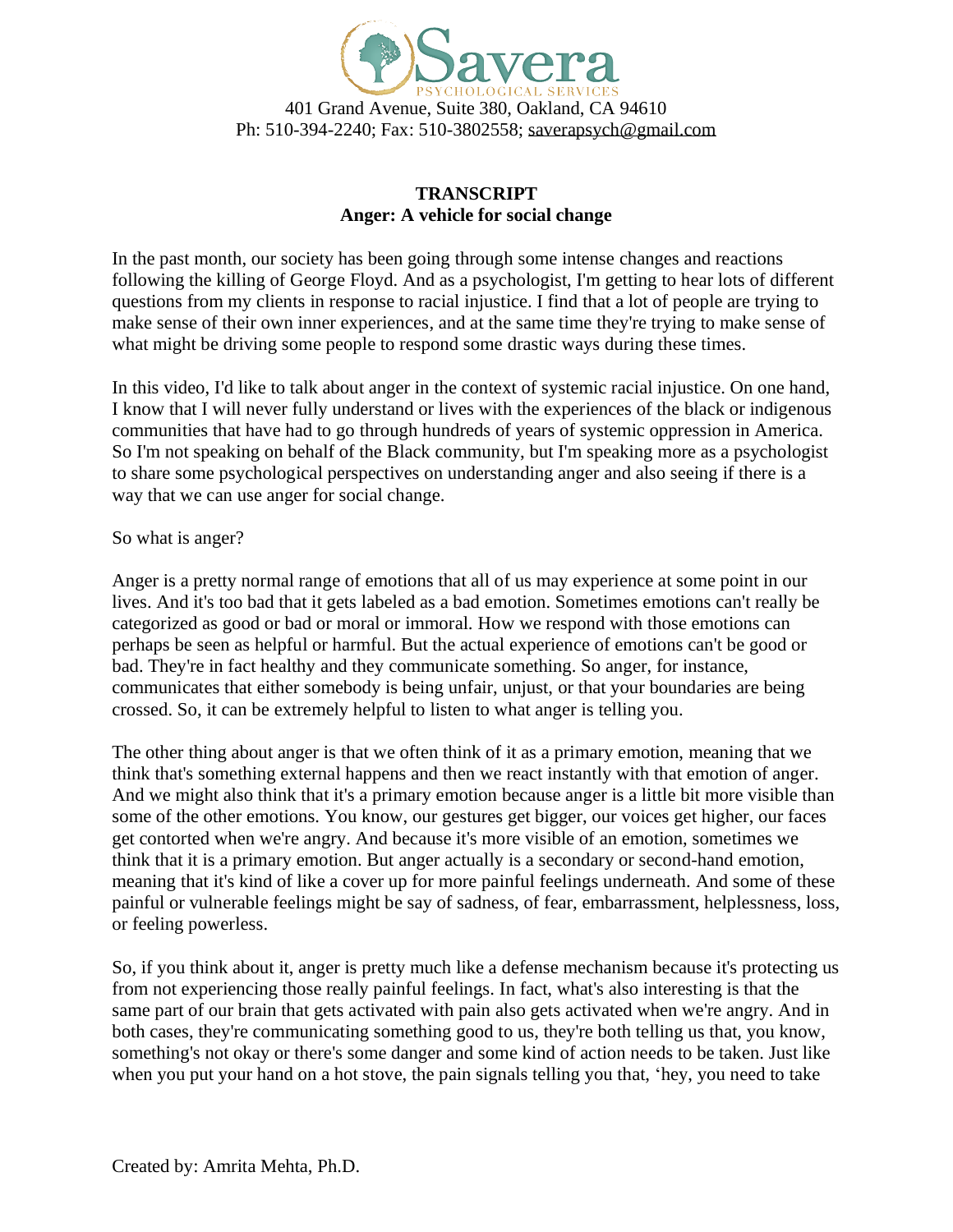

your hand away to save yourself from that threat.' Similarly, if we listen to our anger, it's usually telling us that something's not right and that's some kind of action needs to be taken. The other thing about anger is it varies in intensity. There's a good article I read from clinical psychologist Dr. Leon Seltzer. And I love the title of the article because I think it really captures the essence of this idea that anger lies on the spectrum of intensities. And the name of the title of this article is the *Force of Anger is Tied to the Source of Anger.*

If you think about it, your anger towards your child for not putting their toys away might look and feel very different than if somebody were to accuse you of something that you didn't do. That type of anger, maybe a little bit more intense and can look different. So while the sounds like common sense, the reason I find it important to bring up is because when we see the outrage or anger being expressed by a community that's been oppressed for hundreds of years, it's probably because their source of anger is deeply rooted in intergenerational trauma. And so that might make sense why some people are responding in very drastic and intense ways right now.

Knowing these basic facts about anger, I'd like to share a few perspectives on what we might be able to do to use anger as a as a vehicle for social change.

The first thing I'd like to highlight is the importance of accepting when we may not understand or fully relate to experiences of oppression. And so right now, some expressions of anger or outrage are being labeled as overreactive or being overly dramatic to a situation. Again, if you have not experienced systemic racism or oppression, just recognize the fact that you may not be able to relate to that intensity of historical trauma and the intensity of anger that that gets triggered due to that. So, to label those as to judge others anger as being too much or unjustified, it is unfair. So, again, it's really important to accept and acknowledge that we may not understand or be able to relate to that source of trauma and anger.

The other thing I want to highlight is that a lot of the time suppression of anger gets confused with harmony. And they're not the same. You know, there are some people who are also commonly saying phrases like, you know, why can't we say all lives matter? Or Why does everything have to be about race? Or why can't we all get along? So, yes, while it would be great for all of us to get along peacefully and be at a level playing field, the reality is that we're not yet in a place of equity. And so until then, suppression of anger only creates an illusion of harmony. You know, again, kind of going back to that point of how anger is a stigmatize or a relatively more stigmatized emotion than others. We somehow get these social messages are, you know, expressing anger or talking about that is not good and maintaining peace. You know, let's just maintain the peace. And sure, in some cases, you know, showing outward expressions of anger or outrage may not be socially appropriate. But if you've been through unjust or unfair times or you've been through some trauma and you keep suppressing anger time and time again, that type of anger is bound to erupt at some point. And it's going to be more intense than, say, it would have been if we were able to address that type of anger sooner. So, this notion of, let's be neutral and lack of action or complacency only reinforces oppression from the power structures even more. In fact, you know, research also shows that collective outrage in the form of, say, protests actually does result in positive social change. And psychologically speaking, expression of anger can actually heal trauma.